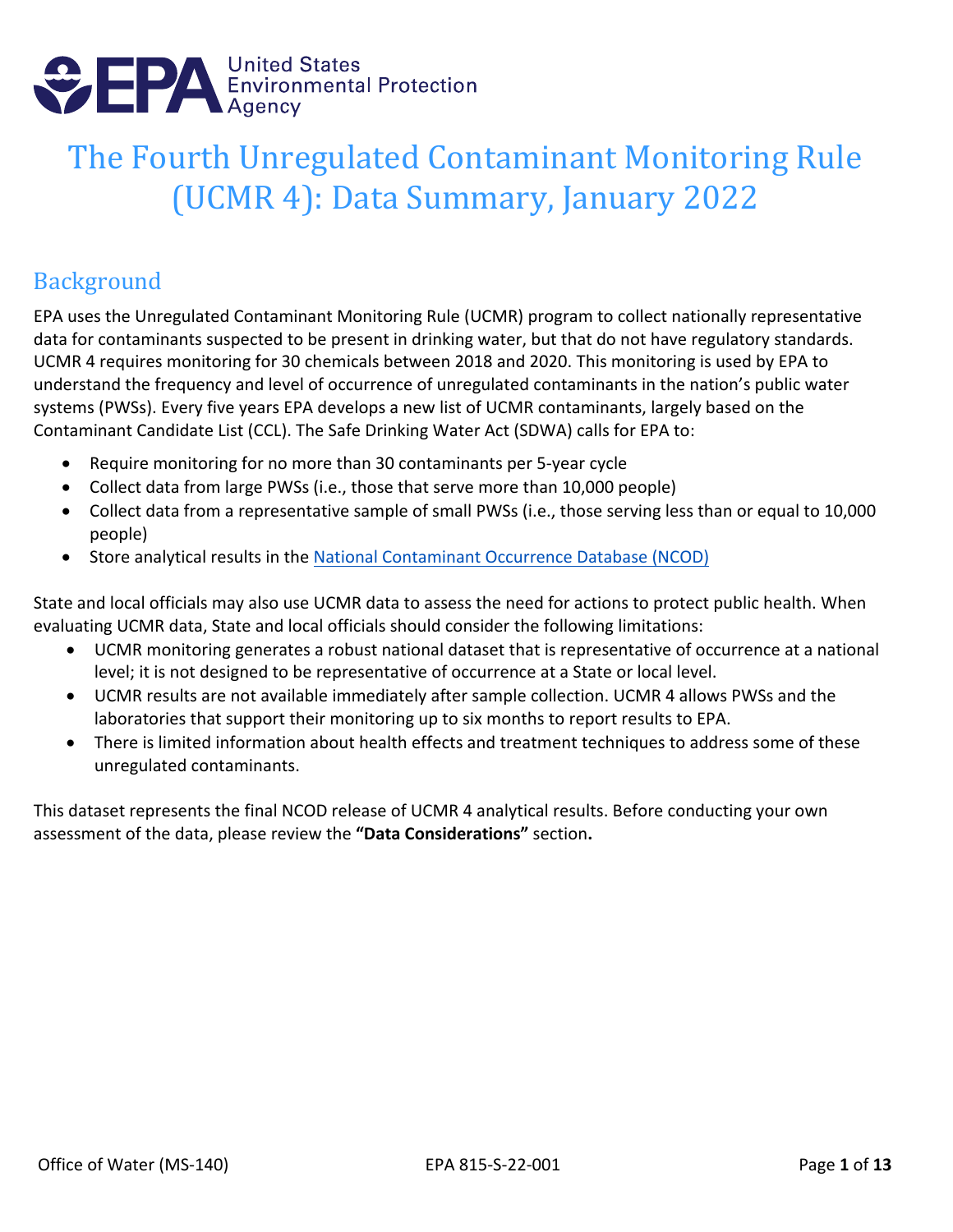# Contaminants and Methods

| <b>Contaminant</b>                       | <b>CAS Registry</b><br><b>Number</b> | <b>EPA Method</b> | <b>Contaminant Classification</b> |
|------------------------------------------|--------------------------------------|-------------------|-----------------------------------|
| germanium                                | 7440-56-4                            | 200.8             | Metal                             |
| manganese                                | 7439-96-5                            | 200.8             | Metal                             |
| alpha-hexachlorocyclohexane              | 319-84-6                             | 525.3             | Pesticide                         |
| chlorpyrifos                             | 2921-88-2                            | 525.3             | Pesticide                         |
| dimethipin                               | 55290-64-7                           | 525.3             | Pesticide                         |
| ethoprop                                 | 13194-48-4                           | 525.3             | Pesticide                         |
| oxyfluorfen                              | 42874-03-3                           | 525.3             | Pesticide                         |
| profenofos                               | 41198-08-7                           | 525.3             | Pesticide                         |
| tebuconazole                             | 107534-96-3                          | 525.3             | Pesticide                         |
| total permethrin (cis- & trans-)         | 52645-53-1                           | 525.3             | Pesticide                         |
| tribufos                                 | 78-48-8                              | 525.3             | Pesticide                         |
| butylated hydroxyanisole                 | 25013-16-5                           | 530               | Semivolatile organic compound     |
| o-toluidine                              | $95 - 53 - 4$                        | 530               | Semivolatile organic compound     |
| quinoline                                | $91 - 22 - 5$                        | 530               | Semivolatile organic compound     |
| 1-butanol                                | $71-36-3$                            | 541               | Alcohol                           |
| 2-methoxyethanol                         | 109-86-4                             | 541               | Alcohol                           |
| 2-propen-1-ol                            | 107-18-6                             | 541               | Alcohol                           |
| "total microcystins"                     | <b>NA</b>                            | 546               | Cyanotoxins                       |
| microcystin-LA                           | 96180-79-9                           | 544               | Cyanotoxin                        |
| microcystin-LF                           | 154037-70-4                          | 544               | Cyanotoxin                        |
| microcystin-LR                           | 101043-37-2                          | 544               | Cyanotoxin                        |
| microcystin-LY                           | 123304-10-9                          | 544               | Cyanotoxin                        |
| microcystin-RR                           | 111755-37-4                          | 544               | Cyanotoxin                        |
| microcystin-YR                           | 101064-48-6                          | 544               | Cyanotoxin                        |
| nodularin-R                              | 118399-22-7                          | 544               | Cyanotoxin                        |
| anatoxin-a                               | 64285-06-9                           | 545               | Cyanotoxin                        |
| cylindrospermopsin                       | 143545-90-8                          | 545               | Cyanotoxin                        |
| HAA5 (five regulated haloacetic acids)   | <b>NA</b>                            | 552.3/557         | <b>Disinfection Byproducts</b>    |
| HAA6Br (six brominated haloacetic acids) | <b>NA</b>                            | 552.3/557         | <b>Disinfection Byproducts</b>    |
| HAA9 (nine haloacetic acids)             | <b>NA</b>                            | 552.3/557         | <b>Disinfection Byproducts</b>    |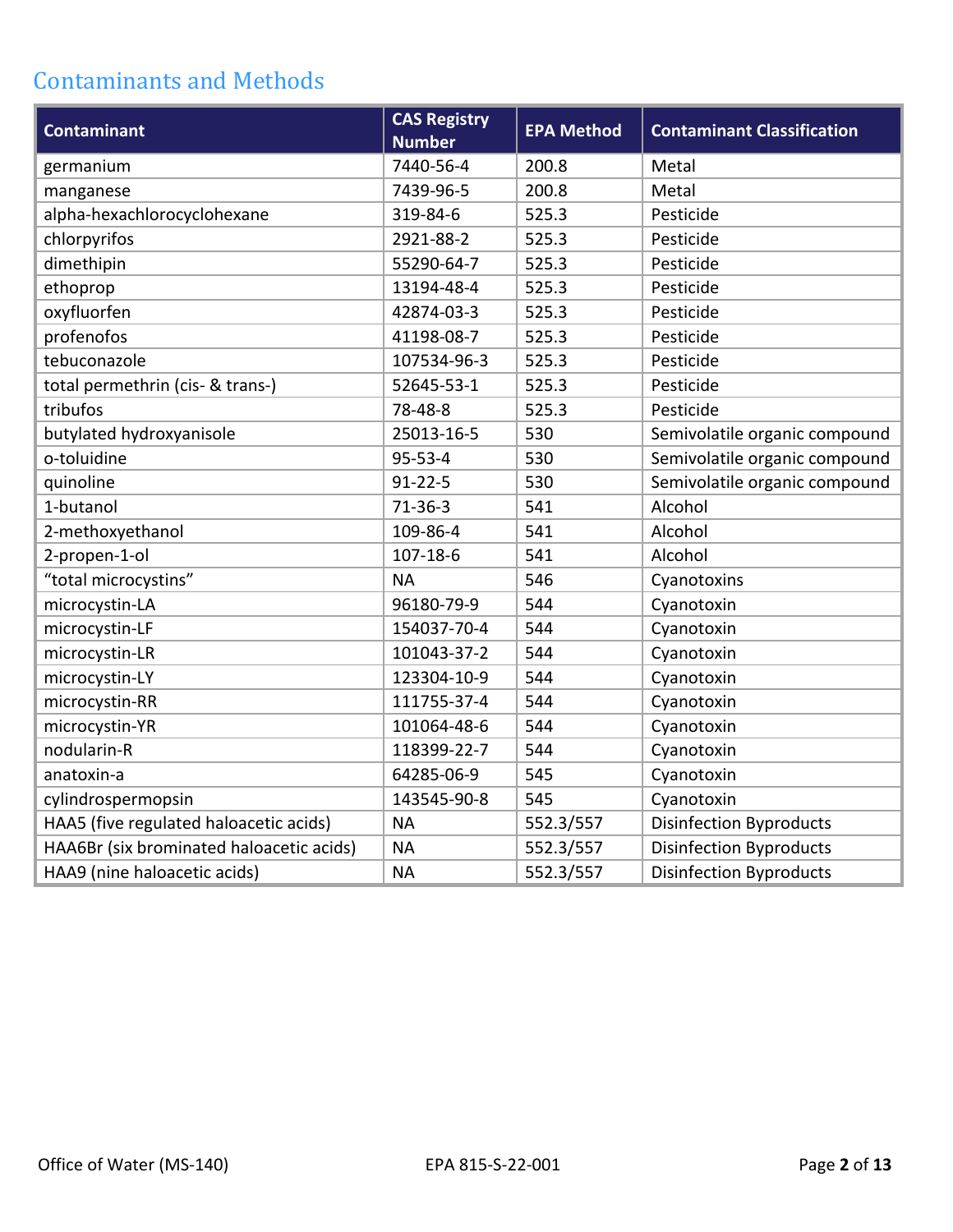#### Reference Concentrations

EPA has established UCMR 4 Minimum Reporting Levels (MRLs) based on the capability of laboratories to perform the analytical method, not based on a level established as "significant" or "harmful." UCMR 4 results reported at or above those MRLs should be interpreted accordingly. The detection of a UCMR 4 contaminant does not represent cause for concern, in and of itself.

Reference concentrations are health-based and provide context for the detection of a UCMR contaminant. They do not represent regulatory limits or action levels and should not be interpreted as an indication that the Agency intends to establish a future drinking water regulation. UCMR occurrence data will be used to inform the Agency's Regulatory Determination process. [Visit EPA's Regulatory Determination website for more information.](https://www.epa.gov/ccl/regulatory-determination-4)

Community water systems must inform their consumers of UCMR monitoring results (including the average and range of detections). See 40 CFR 141.153(d)(7) for Consumer Confidence Report (CCR) regulatory requirements and Section IV of EPA's guidance, *["Preparing Your Drinking Water Consumer Confidence Report"](https://nepis.epa.gov/exe/ZyPDF.cgi/P10072FC.PDF?Dockey=P10072FC.pdf)* for details on the contents of the report.

Non-transient, non-community water systems required to monitor for UCMR must inform their consumers of the availability of monitoring results. See 40 CFR 141.207 for Tier 3 Public Notice (PN) regulatory requirements and EPA's web page for [PN guidance.](https://www.epa.gov/dwreginfo/public-notification-rule)

Some UCMR 4 contaminants have reference concentrations associated with short-term exposure. Therefore, large PWSs may want to request results for these contaminants early (i.e., before their laboratory posts the results to the UCMR web-based reporting system) so that these PWSs can inform their consumers in a timely manner. EPA manages the laboratory analysis for small PWSs and will work to communicate results in a timely manner.

States may establish requirements for drinking water contaminants not yet regulated by EPA, and those requirements may be based on State-established levels that differ from EPA's reference concentrations. PWSs are responsible for being aware of, and complying with their State's requirements, if any.

#### Reference Concentration Table

The table below provides MRL and reference concentration information for each contaminant monitored under UCMR 4. When developing the table, EPA followed these principles:

- (1) EPA based the reference concentrations on publicly available health information found in the following EPA resources:
	- a. [2018 Edition of the Drinking Water Standards and Health Advisories](https://www.epa.gov/system/files/documents/2022-01/dwtable2018.pdf) Tables,
	- b. [CCL 4 Contaminant Information Sheets,](https://www.epa.gov/sites/production/files/2016-11/documents/815r16003.pdf) and
	- c. [Human Health Benchmarks](https://ofmpub.epa.gov/apex/pesticides/f?p=122:3::::::) for Pesticides (HHBPs).

The primary sources of the health information used to derive the reference concentrations in the resources referenced above are the products of peer-reviewed assessments from EPA or other governmental agencies. The reference concentrations are subject to change as new health assessments are completed. They are not legally enforceable federal standards.

(2) If health information was available from more than one of the EPA resources listed above, the most recent health information was used for the reference concentrations.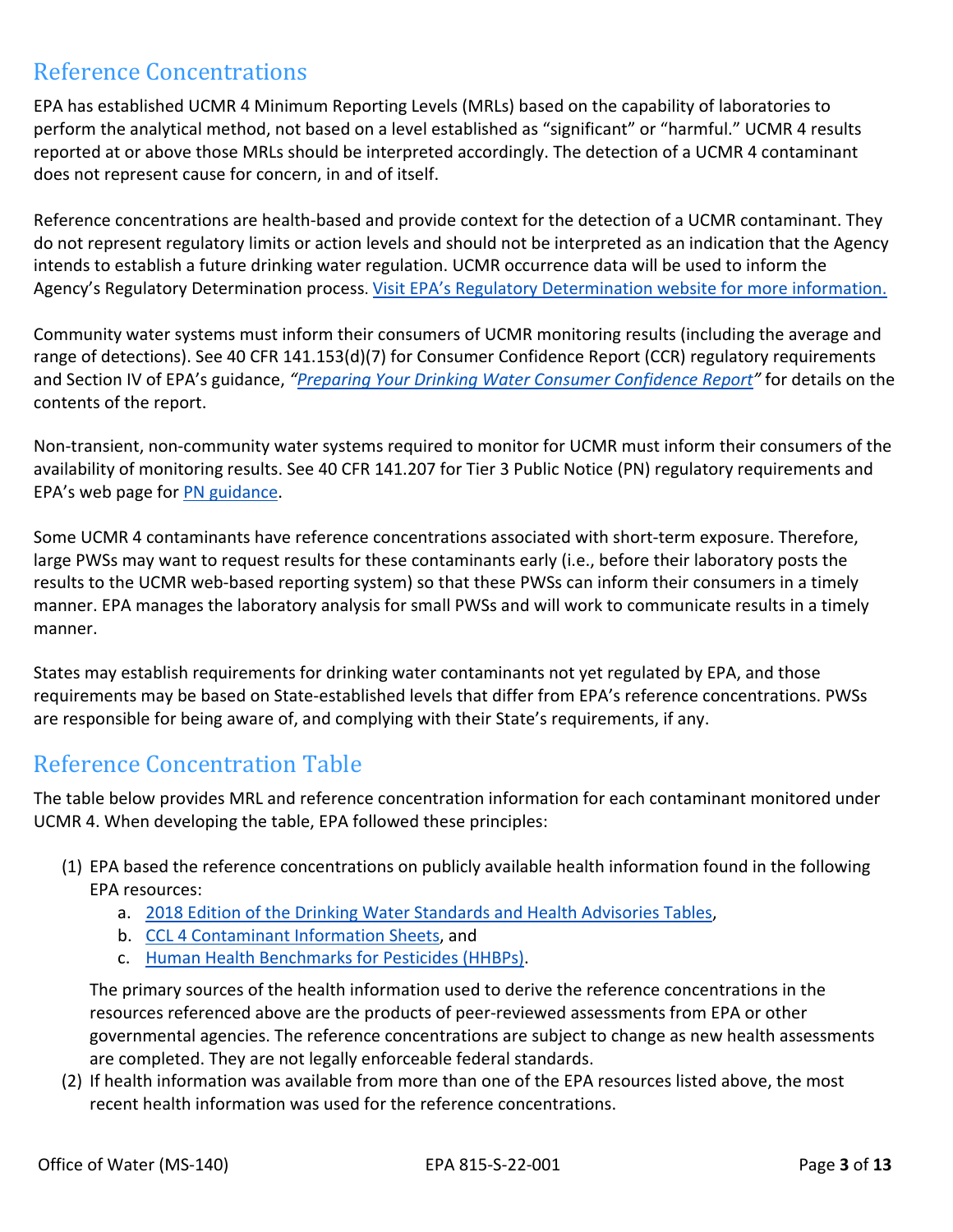- (3) If both (chronic) cancer and non-cancer health endpoints were available from the most recent EPA source, the lower (more conservative) of the two concentrations was used except for oxyfluorfen, a "Group C" possible human carcinogen (per 1986 Cancer Guidelines). As noted in the Regulatory Determination protocol, regulatory decision making for Group C chemicals typically considers the non-cancer health value. Please review the "EPA References" in the table below for additional health effects information.
- (4) If non-cancer health effects were the basis for the reference concentration, and both chronic and shortterm exposure values were available from the most recent EPA source, the lower concentration (associated with the chronic exposure) was used. In those cases where the chronic and short-term exposure values were the same, both are noted in the table. Please review the "EPA References" in the table below for health effects information (e.g., additional short-term or chronic values).
- (5) For chemicals with reference concentrations based on a cancer endpoint, the table presents a range of concentrations associated with risks of  $10^{-6}$  (1 in 1,000,000) to  $10^{-4}$  (1 in 10,000) over a lifetime.
- (6) For chemicals with reference concentrations based on a non-cancer endpoint, the exposure duration (short-term, intermediate/long-term, chronic) associated with the toxic effect is shown.

Recognizing that additional health effects information will become available over time, those attempting to assess UCMR occurrence data are encouraged to visit: EPA's Drinking Water Contaminant Human Health Effects [Information](https://www.epa.gov/dwstandardsregulations/drinking-water-contaminant-human-health-effects-information) for the most recent information.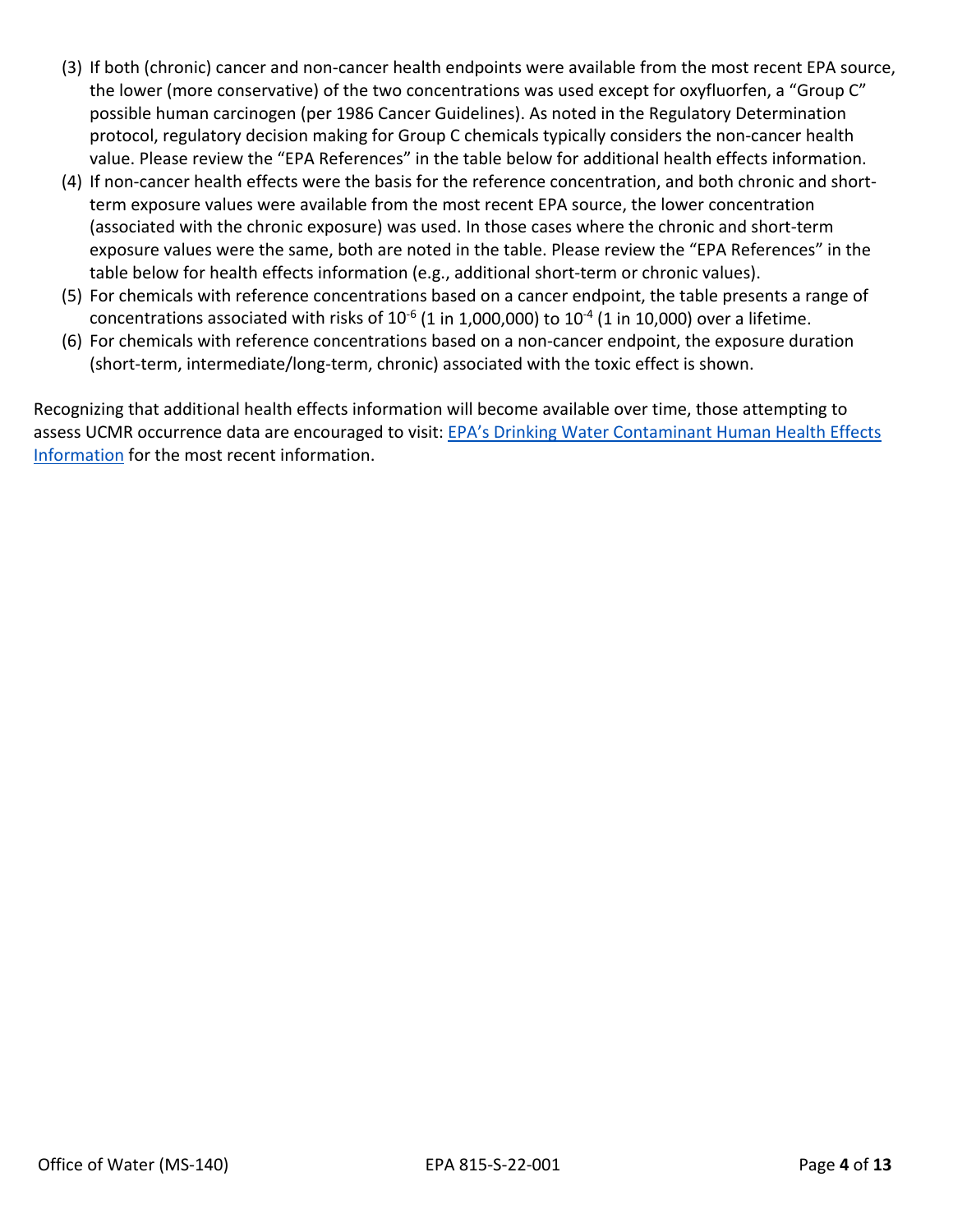#### <span id="page-4-8"></span><span id="page-4-7"></span><span id="page-4-6"></span><span id="page-4-5"></span><span id="page-4-4"></span><span id="page-4-3"></span><span id="page-4-2"></span><span id="page-4-1"></span><span id="page-4-0"></span>Reference Concentrations

| <b>Contaminant</b>                             | <b>MRL</b><br>$(\mu g/L)$ | <b>Reference Concentration</b><br>$(\mu g/L)$ | <b>Reference Concentration</b><br>based on a Cancer Endpoint<br>(Y/N) | <b>EPA Reference(s)</b>                                                             |
|------------------------------------------------|---------------------------|-----------------------------------------------|-----------------------------------------------------------------------|-------------------------------------------------------------------------------------|
| germanium $1$                                  | 0.3                       | <b>NA</b>                                     |                                                                       |                                                                                     |
| manganese <sup>2</sup>                         | 0.4                       | 300                                           | N<br>[chronic and short -term<br>exposure (10-day infants)]           | <b>Health Advisory for Manganese</b>                                                |
| alpha-<br>hexachlorocyclohexane <sup>3,4</sup> | 0.01                      | 0.006 to 0.6                                  |                                                                       | <b>CCL 4 Contaminant Information Sheets</b>                                         |
| chlorpyrifos <sup>5</sup>                      | 0.03                      | ς                                             | N<br>(chronic exposure)                                               | 2018 Edition of the Drinking Water Standards and<br><b>Health Advisories Tables</b> |
| dimethipin <sup>6</sup>                        | 0.2                       | 140                                           | N<br>(chronic exposure)                                               | Human Health Benchmarks for Pesticides (HHBPs)                                      |
| ethoprop <sup>4,7</sup>                        | 0.03                      | 1.14 to 114                                   |                                                                       | <b>Human Health Benchmarks for Pesticides (HHBPs)</b>                               |
| oxyfluorfen <sup>8</sup>                       | 0.05                      | 200                                           | N<br>(chronic exposure)                                               | <b>Human Health Benchmarks for Pesticides (HHBPs)</b>                               |
| profenofos <sup>9</sup>                        | 0.3                       | 0.3                                           | N<br>(chronic exposure)                                               | Human Health Benchmarks for Pesticides (HHBPs)                                      |

 $1$  The CCL 4 Contaminant Information Sheet provides a concentration for this contaminant, but it is based on a single study. Therefore, no reference concentration is provided for UCMR 4.<br><sup>2</sup> Mn also has a non-mandatory <u>secondary drinking water standard</u> based on aesthetic factors (taste and color) and staining (plumbing fixtures and laundry).<br><sup>3</sup> 10<sup>-6</sup> cancer risk < MRL < 10<sup>-4</sup> cancer risk. The

<sup>&</sup>lt;sup>4</sup> Reference concentration range based on cancer risk of  $10^{-6}$  to  $10^{-4}$ .<br><sup>5</sup> The Office of Pesticide Programs (OPP) Reregistration Eligibility Decision, 2006 is the basis for the health advisory. Additional OPP healt subsequent regulatory actions by the pesticides program is available for chlorpyrifos.<br><sup>6</sup> Dimethipin does not currently have any actively registered pesticide products and is not scheduled for review under the registratio

<sup>2015</sup> [Notice;](https://www.federalregister.gov/documents/2015/10/02/2015-25167/registration-review-conventional-biopesticide-and-antimicrobial-pesticide-dockets-opened-for-review) dimethipin is no longer a registered pesticide under EPA's program.

<sup>&</sup>lt;sup>7</sup> Additional OPP health effects information is available for ethoprop.<br><sup>8</sup> Since oxyfluorfen is classified as Group C (*possible* human carcinogen), and not as Group A (human carcinogen) or Group B (probable human carcin concentration is based on the non-cancer value.<br><sup>9</sup> Profenofos is undergoing voluntary cancellation; see the Agency's April 201[7 Notice](https://www.gpo.gov/fdsys/pkg/FR-2017-04-10/pdf/2017-07133.pdf) for the cancellation order and see the Agency's April 2017 final decision/case closure

Additional OPP health effects information is available fo[r profenofos.](https://www.regulations.gov/document?D=EPA-HQ-OPP-2008-0345-0024)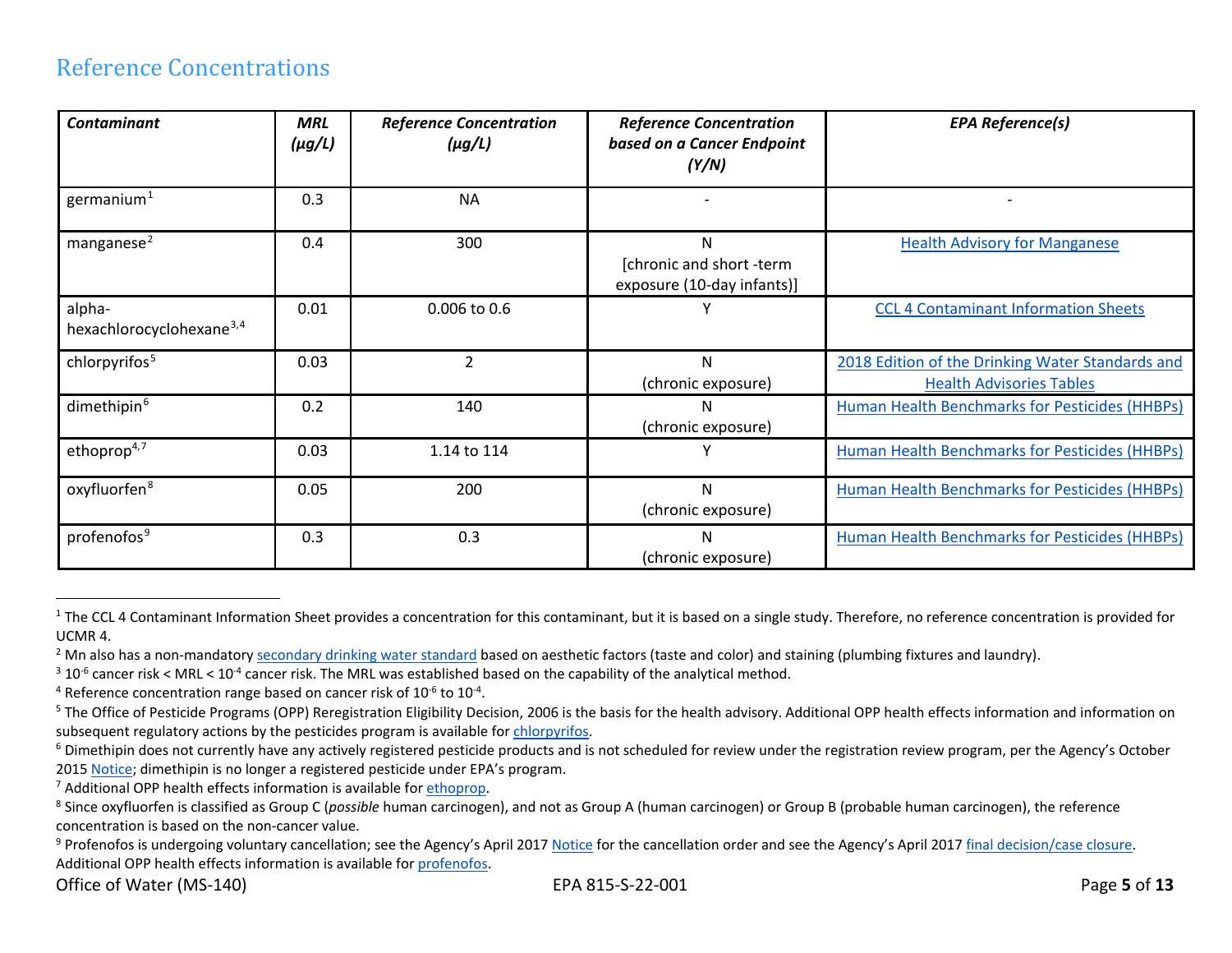<span id="page-5-4"></span><span id="page-5-3"></span><span id="page-5-2"></span><span id="page-5-1"></span><span id="page-5-0"></span>

| <b>Contaminant</b>                             | <b>MRL</b><br>$(\mu g/L)$ | <b>Reference Concentration</b><br>$(\mu g/L)$                                            | <b>Reference Concentration</b><br>based on a Cancer Endpoint<br>(Y/N) | <b>EPA Reference(s)</b>                                                             |
|------------------------------------------------|---------------------------|------------------------------------------------------------------------------------------|-----------------------------------------------------------------------|-------------------------------------------------------------------------------------|
| tebuconazole                                   | 0.2                       | 190                                                                                      | N<br>[chronic and short-term<br>exposure (1-day children)]            | <b>Human Health Benchmarks for Pesticides (HHBPs)</b>                               |
| total permethrin4, 10                          | 0.04                      | 3.344 to 334.4                                                                           |                                                                       | Human Health Benchmarks for Pesticides (HHBPs)                                      |
| tribufos <sup>11</sup>                         | 0.07                      | 0.6                                                                                      | N<br>(chronic exposure)                                               | Human Health Benchmarks for Pesticides (HHBPs)                                      |
| butylated hydroxyanisole <sup>1</sup>          | 0.03                      | <b>NA</b>                                                                                |                                                                       |                                                                                     |
| o-toluidine <sup>1,12</sup>                    | 0.007                     | <b>NA</b>                                                                                |                                                                       |                                                                                     |
| quinoline <sup>3,4</sup>                       | 0.02                      | $0.01$ to $1$                                                                            | Y                                                                     | <b>CCL 4 Contaminant Information Sheets</b>                                         |
| 1-butanol                                      | 2.0                       | 700                                                                                      | N<br>(chronic exposure)                                               | <b>CCL 4 Contaminant Information Sheets</b>                                         |
| 2-methoxyethanol <sup>1,12</sup>               | 0.4                       | <b>NA</b>                                                                                |                                                                       |                                                                                     |
| 2-propen-1-ol <sup>12</sup><br>(allyl alcohol) | 0.5                       | 35                                                                                       | N<br>(chronic exposure)                                               | <b>CCL 4 Contaminant Information Sheets</b>                                         |
| "total microcystins" 13,14                     | 0.3                       | 0.3 (bottle-fed infants and<br>young children); 1.6 (school-<br>age children and adults) | N<br>[Short-term exposure (10-day)]                                   | <b>Drinking Water Health Advisory Documents for</b><br><b>Cyanobacterial Toxins</b> |
| microcystin-LA <sup>14</sup>                   | 0.008                     | 0.3 (bottle-fed infants and<br>young children); 1.6 (school-<br>age children and adults) | N<br>[Short-term exposure (10-day)]                                   | <b>Drinking Water Health Advisory Documents for</b><br><b>Cyanobacterial Toxins</b> |
| microcystin-LF <sup>14</sup>                   | 0.006                     | 0.3 (bottle-fed infants and<br>young children); 1.6 (school-<br>age children and adults) | N<br>[Short-term exposure (10-day)]                                   | Drinking Water Health Advisory Documents for<br><b>Cyanobacterial Toxins</b>        |

<sup>&</sup>lt;sup>10</sup> Additional OPP health effects information is available fo[r total permethrin.](https://www.regulations.gov/document?D=EPA-HQ-OPP-2011-0039-0088)

<sup>&</sup>lt;sup>11</sup> Additional OPP health effects information is available fo[r tribufos.](https://www.regulations.gov/document?D=EPA-HQ-OPP-2008-0883-0011)

<sup>&</sup>lt;sup>12</sup> The support document for EPA'[s Provisional Peer-Reviewed Toxicity Values \(PPRTV\)](https://www.epa.gov/pprtv/provisional-peer-reviewed-toxicity-values-pprtvs-assessments) for superfund includes health effects information for this contaminant that is more recent than that used in the development of the CCL 4 Contaminant Information Sheets.

<sup>&</sup>lt;sup>13</sup> The term "total microcystins" is used in UCMR 4 to represent the results of EPA Method 546. The method uses ELISA to detect the Adda amino acid side chain, which is common to microcystin and nodularin congeners.

Office of Water (MS-140) EPA 815-S-22-001 Page **6** of **13** <sup>14</sup> [EPA's Cyanotoxins in Drinking Water](https://www.epa.gov/ground-water-and-drinking-water/managing-cyanotoxins-public-drinking-water-systems) website includes "Recommendations for Public Water Systems to Manage Cyanotoxins in Drinking Water," additional tools and resources.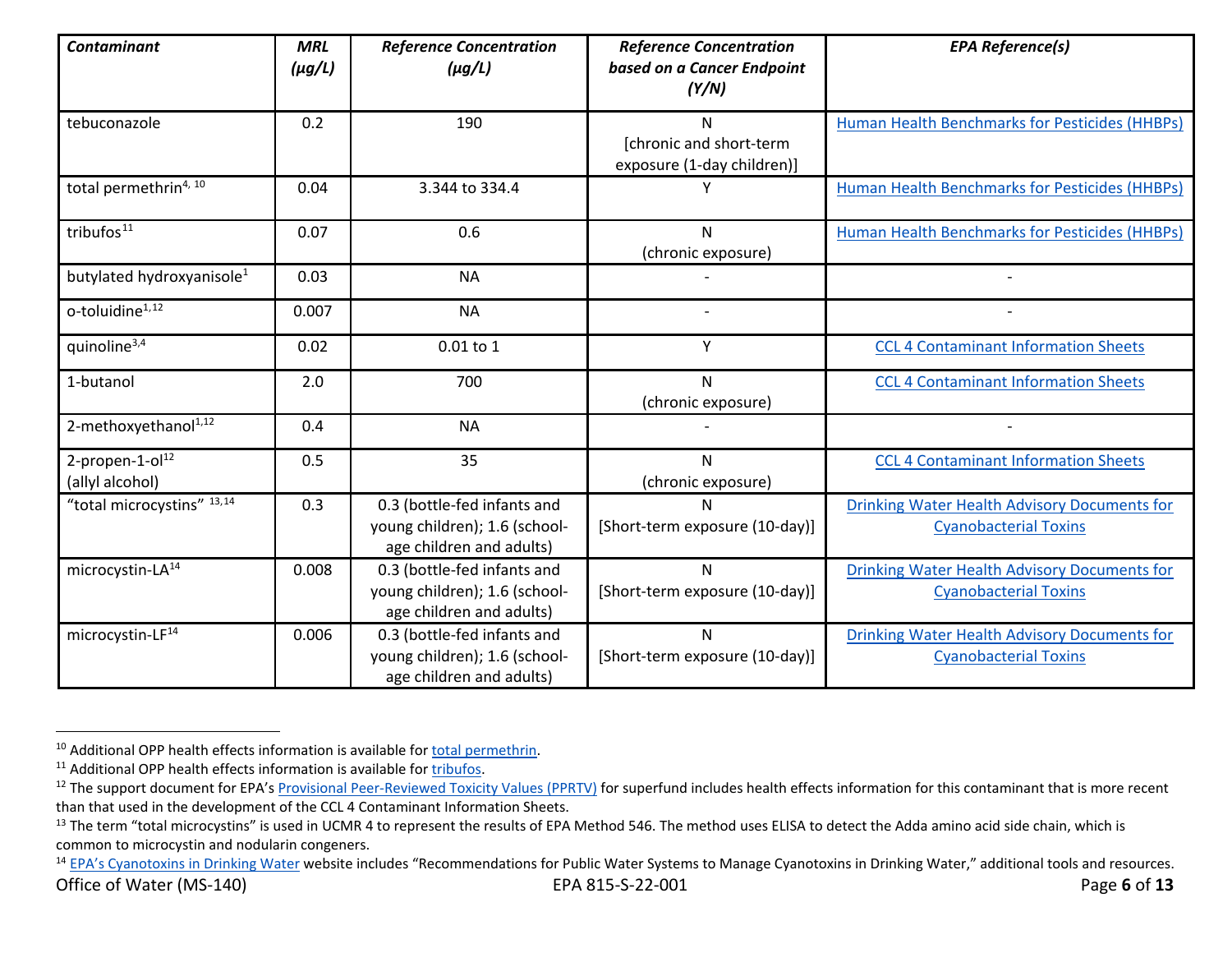<span id="page-6-3"></span><span id="page-6-2"></span><span id="page-6-1"></span><span id="page-6-0"></span>

| <b>Contaminant</b>               | <b>MRL</b><br>$(\mu g/L)$ | <b>Reference Concentration</b><br>$(\mu g/L)$                                            | <b>Reference Concentration</b><br>based on a Cancer Endpoint<br>(Y/N) | <b>EPA Reference(s)</b>                                                             |
|----------------------------------|---------------------------|------------------------------------------------------------------------------------------|-----------------------------------------------------------------------|-------------------------------------------------------------------------------------|
| microcystin-LR <sup>14</sup>     | 0.02                      | 0.3 (bottle-fed infants and<br>young children); 1.6 (school-<br>age children and adults) | N<br>[Short-term exposure (10-day)]                                   | <b>Drinking Water Health Advisory Documents for</b><br><b>Cyanobacterial Toxins</b> |
| microcystin-LY <sup>14</sup>     | 0.009                     | 0.3 (bottle-fed infants and<br>young children); 1.6 (school-<br>age children and adults) | N<br>[Short-term exposure (10-day)]                                   | <b>Drinking Water Health Advisory Documents for</b><br><b>Cyanobacterial Toxins</b> |
| microcystin-RR <sup>14</sup>     | 0.006                     | 0.3 (bottle-fed infants and<br>young children); 1.6 (school-<br>age children and adults) | N<br>[Short-term exposure (10-day)]                                   | Drinking Water Health Advisory Documents for<br><b>Cyanobacterial Toxins</b>        |
| microcystin-YR <sup>14</sup>     | 0.02                      | 0.3 (bottle-fed infants and<br>young children); 1.6 (school-<br>age children and adults) | N<br>[Short-term exposure (10-day)]                                   | <b>Drinking Water Health Advisory Documents for</b><br><b>Cyanobacterial Toxins</b> |
| nodularin-R <sup>14</sup>        | 0.005                     | <b>NA</b>                                                                                |                                                                       |                                                                                     |
| anatoxin-a <sup>14,15</sup>      | 0.03                      | <b>NA</b>                                                                                |                                                                       |                                                                                     |
| cylindrospermopsin <sup>14</sup> | 0.09                      | 0.7 (bottle-fed infants and<br>young children); 3 (school-age<br>children and adults)    | N<br>[Short-term exposure (10-day)]                                   | <b>Drinking Water Health Advisory Documents for</b><br><b>Cyanobacterial Toxins</b> |
| HAAS <sup>16</sup>               |                           | 60                                                                                       | Y/N<br>(chronic exposure)                                             | The MCL for the National Primary Drinking Water<br>Regulation                       |
| HAA6Br <sup>17</sup>             |                           | <b>NA</b>                                                                                |                                                                       |                                                                                     |
| $HAA9^{18}$                      |                           | <b>NA</b>                                                                                |                                                                       |                                                                                     |

<sup>&</sup>lt;sup>15</sup> Th[e Health Effects Support Document for the Cyanobacterial Toxin Anatoxin-a](https://www.epa.gov/sites/production/files/2017-06/documents/anatoxin-a-report-2015.pdf) concluded that the data from the oral toxicity studies evaluated contained too few dose levels and study endpoints to derive a reference dose (RfD).

<sup>&</sup>lt;sup>16</sup> Since HAA5 is regulated, EPA is using a different authority (Section 1445(a)(1)(A) of SDWA) as the basis for UCMR 4 monitoring. The MCL was based on a consideration of cancer and non-cancer effects. HAA5 = Dibromoacetic Acid, Dichloroacetic Acid, Monobromoacetic Acid, Monochloroacetic Acid, and Trichloroacetic Acid.<br><sup>17</sup> HAA6Br = Bromochloroacetic Acid, Bromodichloroacetic Acid, Dibromoa

<sup>18</sup> HAA9 = Bromochloroacetic Acid, Bromodichloroacetic Acid, Chlorodibromoacetic Acid, Dibromoacetic Acid, Dichloroacetic Acid, Monobromoacetic Acid, Monochloroacetic Acid, Tribromoacetic Acid, and Trichloroacetic Acid.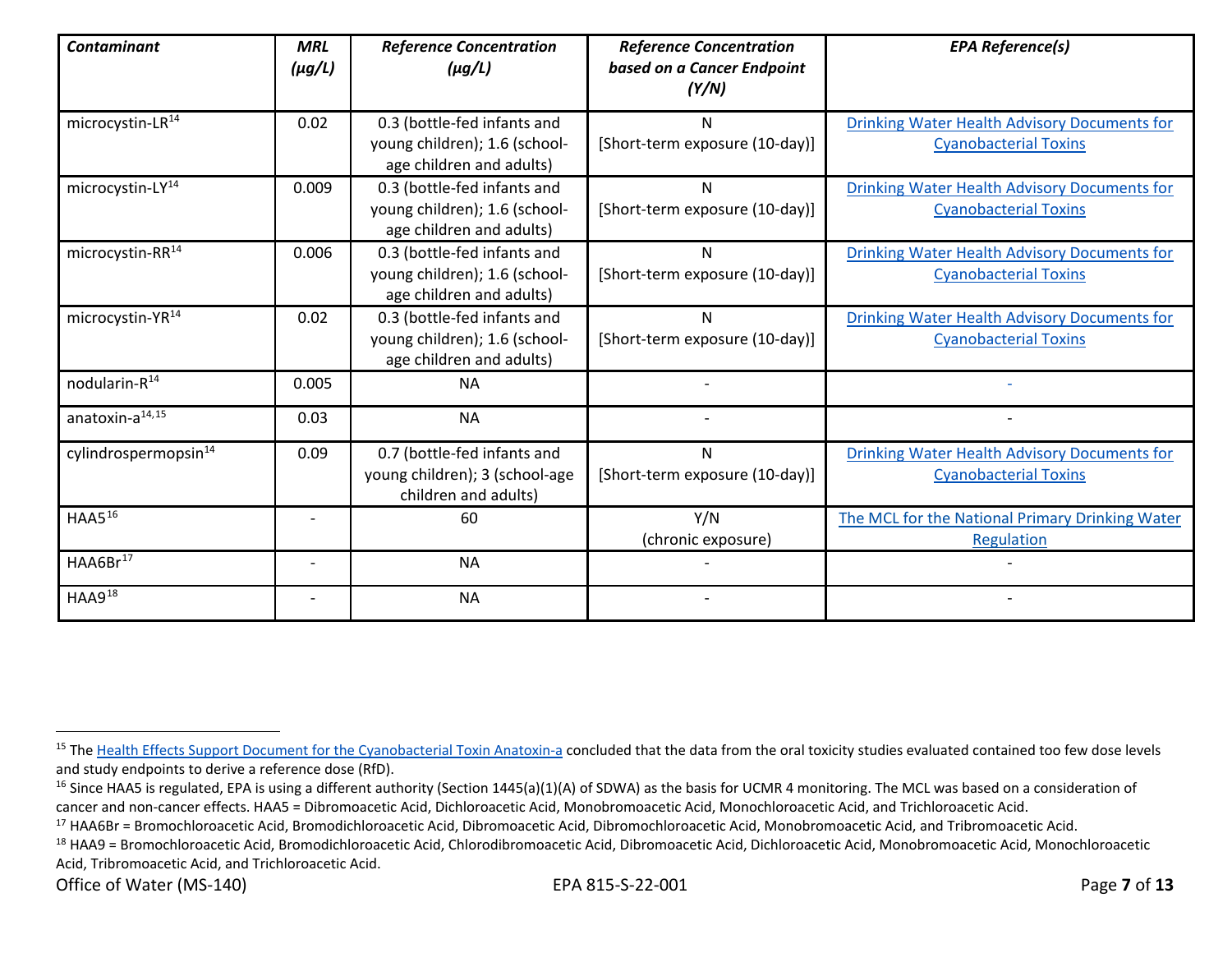#### Terms

- a) UCMR Reference Concentration = The reference concentrations are based on publicly available health information found in the following EPA resources: 2018 Edition of the Drinking Water Standards and Health Advisories Tables [i.e., Health advisories (HA)], the CCL 4 Contaminant Information Sheets [i.e., Health Reference Levels (HRLs)], and the Human Health Benchmark for Pesticides (i.e., HHBPs). The primary sources of the health information used to derive the guideline values in the resources referenced above are peer-reviewed assessments from EPA or other governmental agencies. The reference concentrations are subject to change as new health assessments are completed. Reference Concentrations are not legally enforceable federal standards.
- b) MRL = UCMR Minimum Reporting Level. The minimum concentration that may be reported by a laboratory as a quantified value for a method analyte following analysis. The MRLs were established based on the capability of the analytical method, not based on a level established as "significant" or "harmful." *[Note that the Agency for Toxic Substances & Disease Registry (ATSDR) uses the term "MRL" for a different purpose (i.e., to describe "Minimal Risk Levels"). The UCMR term and the ATSDR term have no relationship to each other.]*
- c) HRL = Health Reference Levels. The CCL process derives HRLs for screening purposes using available data. The CCL HRLs derived from health assessments can be used in the Regulatory Determination process as risk-derived concentrations against which to evaluate the occurrence data to determine if contaminants may occur at levels of public health concern. HRLs are not final determinations about the level of a contaminant in drinking water that is necessary to protect any particular population and, in some cases, are derived prior to development of a complete exposure assessment using the best available data. HRLs are not legally enforceable federal standards.
- d) HA = Health Advisories. HAs provide information on contaminants that can cause human health effects and are known or anticipated to occur in drinking water. EPA's health advisories are non-enforceable and non-regulatory and provide technical information to State agencies and other public health officials on health effects, analytical methodologies, and treatment technologies to assist with risk management decisions.
- e) HHBP = Human Health Benchmarks for Pesticides. EPA has developed HHBPs for informational purposes for use by States, water systems and the public to assist with risk management decisions and to prioritize monitoring efforts for pesticides that have no drinking water standards or health advisories. All benchmarks for the contaminants on UCMR 4 were calculated with updated exposure assumptions [body weight (80 kg) and drinking water intake (2.5 L/day)]. The HHBPs are not legally enforceable federal standards.
- f) MCL = Maximum Contaminant Level. The highest level of a contaminant allowed in drinking water. MCLs are enforceable standards.
- g) Cancer Risk of 10<sup>-6</sup> to 10<sup>-4</sup> (chronic exposure) = The concentration of a contaminant in drinking water corresponding to an excess estimated lifetime cancer risk of one-in-a-million (1x 10<sup>-6</sup>) to one-in-ten thousand (1 x 10<sup>-4</sup>). The 2018 Edition of the Drinking Water Standards and Health Advisories Tables provide the cancer risk at 1 x 10<sup>-4</sup>. The CCL 4 Contaminant Information Sheets provide the cancer risk at 1x 10<sup>-6</sup>. The Human Health Benchmarks for Pesticides provide a risk range (10<sup>-6</sup> to 10<sup>-4</sup>). Cancer risk is derived using drinking water exposure assumptions, risk level and a cancer slope factor (CSF), a toxicity value for evaluating the probability of an individual developing cancer from exposure to a certain level of a contaminant over a lifetime. Generally, when evaluating risk for health endpoints associated with chronic exposures, averages from multiple measurements (potentially spanning a period of time) are more representative of a lifetime risk than results from a single measurement.
- h) Non-cancer (short-term exposure) = Based on a dose, "an estimate (with uncertainty spanning perhaps an order of magnitude) of a daily oral exposure to the human population (including sensitive subgroups) that is likely to be without an appreciable risk of non-cancer effects after short-term exposure." Short-term exposure typically refers to animal toxicological studies with an exposure duration of days to weeks. One-day is protective for up to 1 day of exposure and is typically based on an animal study with a duration of 7 days or less. Ten-day is protective for up to 10 days of exposure and is typically based on an animal study with a duration of 7 to 30 days. Generally, when communicating risk for health endpoints associated with short-term exposures, a single detection is more relevant.
- i) Non-cancer (chronic exposure) = Based on a reference dose (RfD), "an estimate (with uncertainty spanning perhaps an order of magnitude) of a daily oral exposure to the human population (including sensitive subgroups) that is likely to be without an appreciable risk of non-cancer effects following long-term exposure." Chronic exposure typically refers to animal toxicological studies with an exposure duration of months to years, representing a lifetime exposure in humans. Generally, when evaluating risk for health endpoints associated with chronic exposures, averages from multiple measurements (potentially spanning a period of time) are more representative of a lifetime risk than results from a single measurement.
- j) PPRTV = Provisional Peer-Reviewed Toxicity Value. A toxicity value (expressed as mg/kg-day) derived for use in the Superfund Program when a value is not available in EPA's Integrated Risk Information System (IRIS, the first tier in the Superfund hierarchy of human health toxicity values). PPRTVs are derived after a review of the relevant scientific literature using the methods, sources of data and guidance for value derivation used by the EPA IRIS Program. All provisional peer-reviewed toxicity values receive internal review by EPA scientists and external peer review by independent scientific experts.
- k) NA = Not Available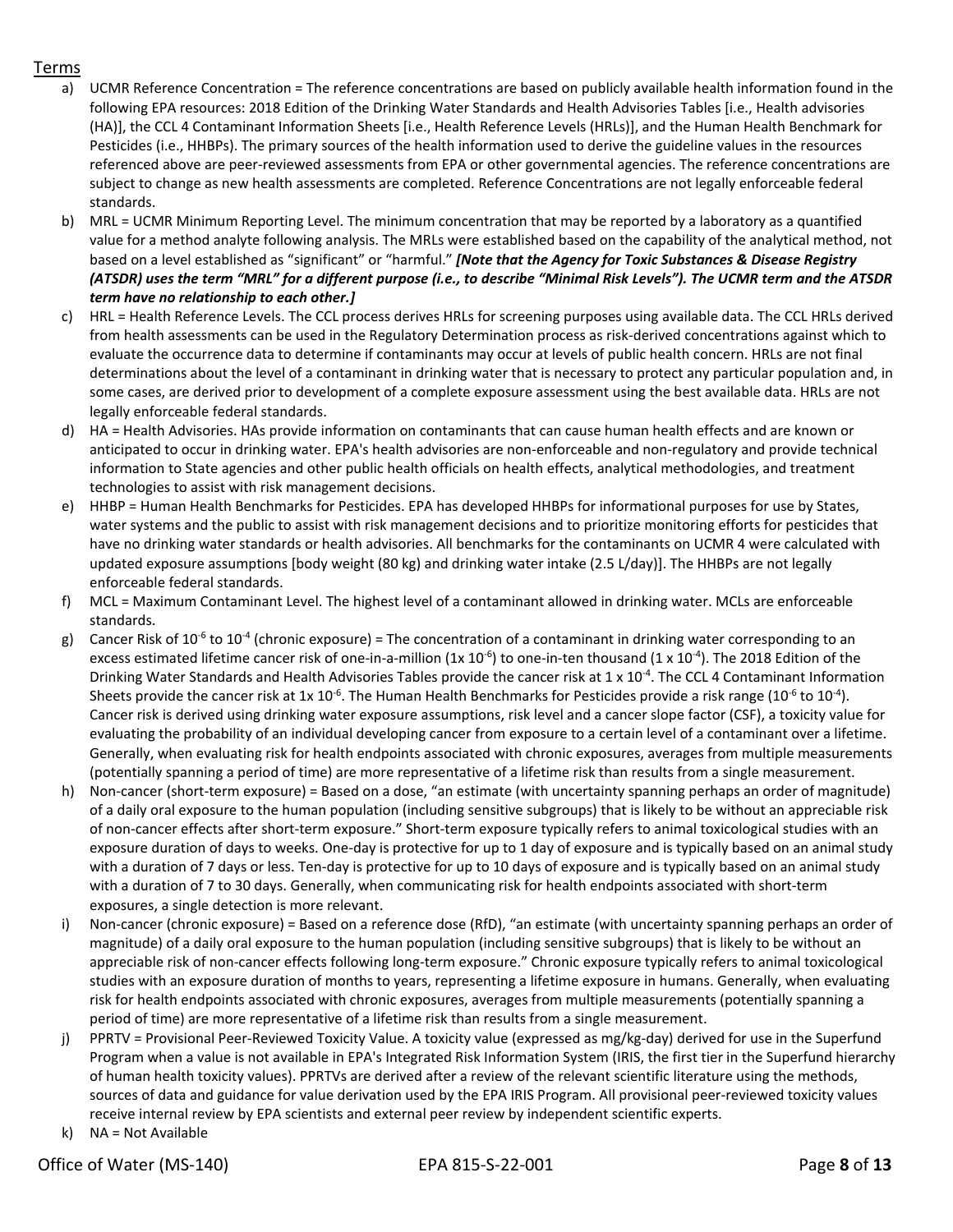#### January 2022 Data Summary

| <b>Contaminant</b>          | <b>MRL</b><br>$(\mu g/L)$ | <b>Reference</b><br><b>Concentration</b><br>$(\mu g/L)$ | <b>Total</b><br>number<br>of<br>results | <b>Number</b><br>of<br>results<br>$\geq MRL$ | <b>Number of</b><br>results<br>>Reference<br><b>Concentration</b> | % of total<br>results<br>>Reference<br><b>Concentration</b> | <b>Total</b><br>number<br>of PWSs<br>with<br>results | <b>Number</b><br>of PWSs<br>with<br>results<br>$\geq MRL$ | <b>Number of</b><br><b>PWSs with</b><br>results<br>>Reference<br><b>Concentration</b> | % of PWSs<br>with results<br>>Reference<br><b>Concentration</b> |
|-----------------------------|---------------------------|---------------------------------------------------------|-----------------------------------------|----------------------------------------------|-------------------------------------------------------------------|-------------------------------------------------------------|------------------------------------------------------|-----------------------------------------------------------|---------------------------------------------------------------------------------------|-----------------------------------------------------------------|
| germanium                   | 0.3                       | <b>NA</b>                                               | 37,965                                  | 2,671                                        | $\sim$ $\sim$                                                     | $\sim$ $\sim$                                               | 5,034                                                | 654                                                       | $\sim$ $-$                                                                            | $\sim$ $\sim$                                                   |
| manganese                   | 0.4                       | 300                                                     | 37,963                                  | 26,334                                       | 198                                                               | 0.5%                                                        | 5,034                                                | 4,527                                                     | 106                                                                                   | 2.1%                                                            |
| alpha-hexachlorocyclohexane | 0.01                      | 0.006 / 0.6 <sup>1</sup>                                | 37,287                                  | 25                                           | $25/0^2$                                                          | $0.07\% / 0\%$                                              | 5,028                                                | 25                                                        | $25/0^2$                                                                              | $0.5\% / 0\%^2$                                                 |
| chlorpyrifos                | 0.03                      | $\overline{2}$                                          | 37,291                                  | $\overline{2}$                               | 0                                                                 | 0%                                                          | 5,028                                                | $\overline{2}$                                            | $\mathbf 0$                                                                           | 0%                                                              |
| dimethipin                  | 0.2                       | 140                                                     | 37,286                                  | 5                                            | $\mathbf 0$                                                       | 0%                                                          | 5,028                                                | 5                                                         | $\mathbf 0$                                                                           | 0%                                                              |
| ethoprop                    | 0.03                      | 1.14 / 114 <sup>1</sup>                                 | 37,276                                  | 5                                            | 0/0 <sup>2</sup>                                                  | $0\% / 0\%$ <sup>2</sup>                                    | 5,028                                                | 5                                                         | $0/0^2$                                                                               | 0% / 0% <sup>2</sup>                                            |
| oxyfluorfen                 | 0.05                      | 200                                                     | 37,286                                  | $\overline{7}$                               | 0                                                                 | 0%                                                          | 5,028                                                | $\overline{7}$                                            | 0                                                                                     | 0%                                                              |
| profenofos                  | 0.3                       | 0.3                                                     | 37,287                                  | 4                                            | 4                                                                 | 0.01%                                                       | 5,028                                                | 4                                                         | 4                                                                                     | 0.08%                                                           |
| tebuconazole                | 0.2                       | 190                                                     | 37,286                                  | 3                                            | $\mathbf 0$                                                       | 0%                                                          | 5,028                                                | 3                                                         | $\mathbf 0$                                                                           | 0%                                                              |
| total permethrin            | 0.04                      | 3.344 / 334.4 <sup>1</sup>                              | 37,291                                  | 16                                           | $0/0^2$                                                           | 0%/0% <sup>2</sup>                                          | 5,028                                                | 13                                                        | $0/0^2$                                                                               | 0%/0% <sup>2</sup>                                              |
| tribufos                    | 0.07                      | 0.6                                                     | 37,269                                  | 3                                            | 0                                                                 | 0%                                                          | 5,027                                                | $\mathbf{3}$                                              | $\mathbf 0$                                                                           | 0%                                                              |
| butylated hydroxyanisole    | 0.03                      | <b>NA</b>                                               | 37,462                                  | $\overline{7}$                               | $ -$                                                              | $\sim$ $\sim$                                               | 5,030                                                | $\overline{7}$                                            | $ -$                                                                                  | $ -$                                                            |
| o-toluidine                 | 0.007                     | <b>NA</b>                                               | 37,517                                  | 117                                          | $ -$                                                              | $\sim$ $\sim$                                               | 5,030                                                | 86                                                        | $\sim$ $\sim$                                                                         | $ -$                                                            |
| quinoline                   | 0.02                      | 0.01 / 1 <sup>1</sup>                                   | 37,466                                  | 116                                          | $116/1^2$                                                         | $0.3\%$ / 0.003% <sup>2</sup>                               | 5,030                                                | 76                                                        | $76/1^2$                                                                              | $1.5\% / 0.02\%^2$                                              |
| 1-butanol                   | 2.0                       | 700                                                     | 37,564                                  | 308                                          | $\mathbf{0}$                                                      | 0%                                                          | 5,029                                                | 204                                                       | $\mathbf 0$                                                                           | 0%                                                              |
| 2-methoxyethanol            | 0.4                       | <b>NA</b>                                               | 37,567                                  | 82                                           | $ -$                                                              | $\sim$ $\sim$                                               | 5,029                                                | 65                                                        | $\sim$ $\sim$                                                                         | $ -$                                                            |
| 2-propen-1-ol               | 0.5                       | 35                                                      | 37,567                                  | 36                                           | $\mathbf{0}$                                                      | 0%                                                          | 5,029                                                | 26                                                        | $\mathbf 0$                                                                           | 0%                                                              |
| total microcystin           | 0.3                       | 0.3 / 1.6 <sup>3</sup>                                  | 35,000                                  | 8                                            | $8/0^2$                                                           | $0.02\% / 0\%$ <sup>2</sup>                                 | 3,485                                                | $\overline{7}$                                            | $7/0^2$                                                                               | $0.2\% / 0\%$ <sup>2</sup>                                      |
| microcystin-LA              | 0.008                     | 0.3 / 1.6 <sup>3</sup>                                  | 5 <sup>4</sup>                          | $\mathbf{1}$                                 | $0/0^2$                                                           | 0% / 0% <sup>2</sup>                                        | 5 <sup>4</sup>                                       | $\mathbf{1}$                                              | $0/0^2$                                                                               | 0%/0% <sup>2</sup>                                              |
| microcystin-LF              | 0.006                     | 0.3 / 1.6 <sup>3</sup>                                  | 5 <sup>4</sup>                          | $\mathbf{1}$                                 | $0/0^2$                                                           | $0\% / 0\%$ <sup>2</sup>                                    | 5 <sup>4</sup>                                       | $\mathbf{1}$                                              | $0/0^2$                                                                               | $0\% / 0\%$ <sup>2</sup>                                        |
| microcystin-LR              | 0.02                      | 0.3 / 1.6 <sup>3</sup>                                  | 5 <sup>4</sup>                          | $\mathbf{1}$                                 | $0/0^2$                                                           | 0% / 0% <sup>2</sup>                                        | 5 <sup>4</sup>                                       | $\mathbf{1}$                                              | $0/0^2$                                                                               | $0\% / 0\%$ <sup>2</sup>                                        |
| microcystin-LY              | 0.009                     | 0.3 / 1.6 <sup>3</sup>                                  | 5 <sup>4</sup>                          | 0                                            | $0/0^2$                                                           | 0%/0% <sup>2</sup>                                          | 5 <sup>4</sup>                                       | $\mathbf 0$                                               | $0/0^2$                                                                               | 0%/0% <sup>2</sup>                                              |
| microcystin-RR              | 0.006                     | 0.3 / 1.6 <sup>3</sup>                                  | 5 <sup>4</sup>                          | $\mathbf 1$                                  | $0/0^2$                                                           | 0%/0% <sup>2</sup>                                          | 5 <sup>4</sup>                                       | $\mathbf{1}$                                              | $0/0^2$                                                                               | 0% / 0% <sup>2</sup>                                            |
| microcystin-YR              | 0.02                      | 0.3 / 1.6 <sup>3</sup>                                  | 5 <sup>4</sup>                          | 0                                            | $0/0^2$                                                           | 0% / 0% <sup>2</sup>                                        | 5 <sup>4</sup>                                       | 0                                                         | $0/0^2$                                                                               | $0\% / 0\%$ <sup>2</sup>                                        |
| nodularin                   | 0.005                     | <b>NA</b>                                               | 5 <sup>4</sup>                          | $\mathbf 0$                                  | $\sim$ $\sim$                                                     | $\sim$ $\sim$                                               | 5 <sup>4</sup>                                       | $\mathbf 0$                                               | $\sim$ $-$                                                                            | $\sim$ $-$                                                      |
| anatoxin-a                  | 0.03                      | <b>NA</b>                                               | 35,405                                  | 132                                          | $\sim$ $\sim$                                                     | $\sim$ $\sim$                                               | 3,484                                                | 50                                                        | $ -$                                                                                  | $ -$                                                            |
| cylindrospermopsin          | 0.09                      | 0.7 / 3 <sup>3</sup>                                    | 35,425                                  | 13                                           | $1/0^2$                                                           | $0.003\% / 0\%^2$                                           | 3,484                                                | 12                                                        | $1/0^2$                                                                               | $0.03\% / 0\%^2$                                                |
| HAA5                        | <b>NA</b>                 | 60                                                      | 63,484                                  | 61,4195                                      | $1,330^{6}$                                                       | 2.1%                                                        | 4,924                                                | 4,8345                                                    | 447 <sup>6</sup>                                                                      | 9.1%                                                            |
| HAA6Br                      | <b>NA</b>                 | <b>NA</b>                                               | 63,443                                  | 59,9475                                      | $\omega$ $\omega$                                                 | $ -$                                                        | 4,924                                                | $4,771^5$                                                 | $\sim$ $\sim$                                                                         | $\sim$ $-$                                                      |
| HAA9                        | <b>NA</b>                 | <b>NA</b>                                               | 63,432                                  | 61,520 <sup>5</sup>                          | $ -$                                                              | $\sim$ $\sim$                                               | 4,924                                                | 4,840 <sup>5</sup>                                        | $ -$                                                                                  | $ -$                                                            |

<sup>1</sup>The first number is the reference concentration for 10<sup>-6</sup> cancer risk; the second number is the reference concentration for 10<sup>-4</sup> cancer risk.

<sup>2</sup>Where two results are presented the first number is associated with the first reference concentration; the second number is associated with the second reference concentration.

<sup>3</sup>The first number is the reference concentration for bottle-fed infants and young children; the second number is the reference concentration for school-age children and adults.<br><sup>4</sup>Samples for the microcystin congeners (e

<sup>6</sup>The HAA5 results for UCMR 4 are not reflective of the compliance status for a PWS per the Disinfectants and Disinfection Byproducts Rule (D/DBPR). HAA5 compliance for D/DBPR is based on a locational running annual avera location.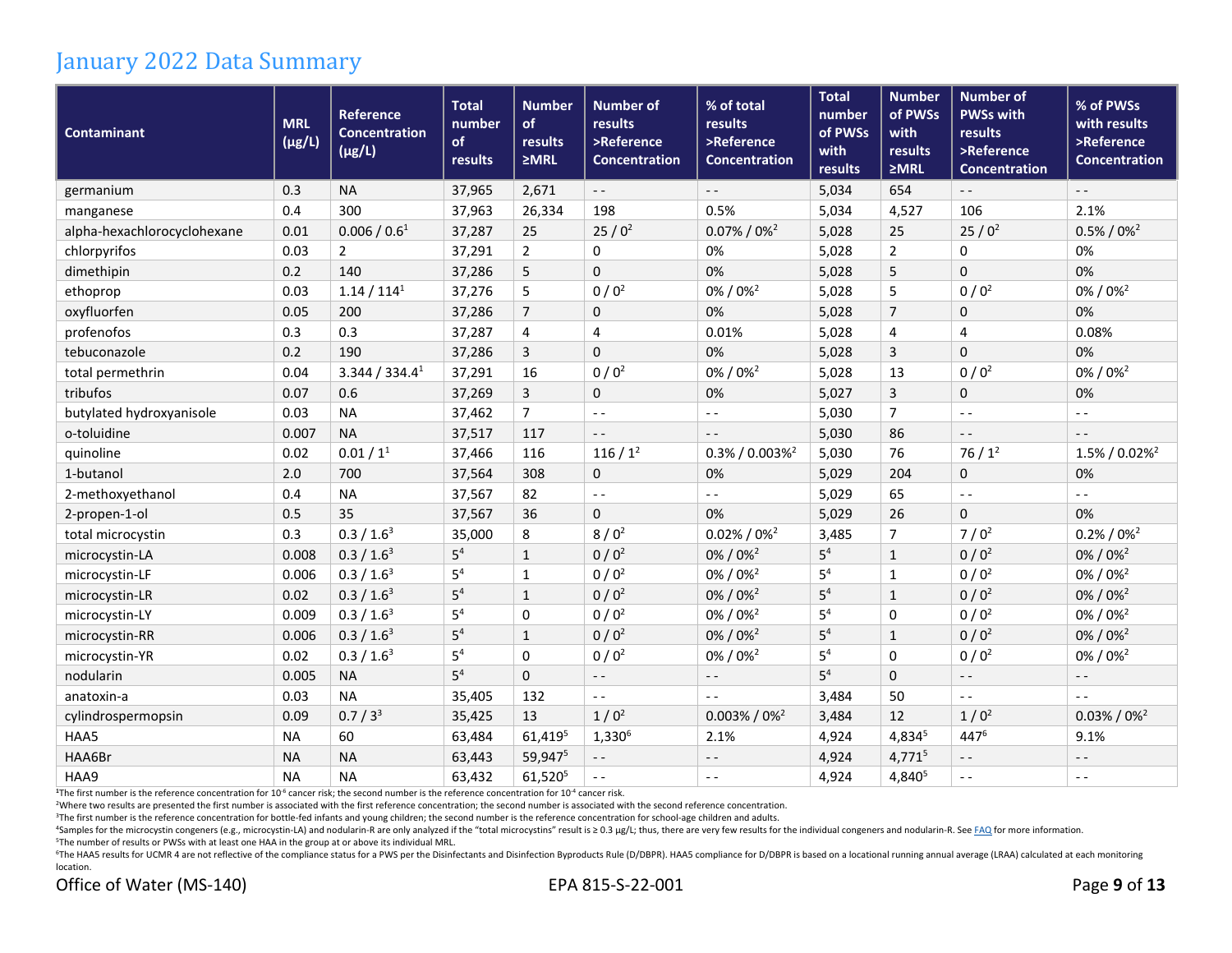#### <span id="page-9-0"></span>Data Considerations

Data are presented as tab delimited text files within zip files (see below for descriptions), with field names included in the first row of each file and no text qualifier. EPA suggests importing each field into your choice of software as text. Some of the IDs can otherwise be misinterpreted as long integer field types when they contain alpha characters.

To view results or perform additional analyses, select one of the following zip files from UCMR [4 \(2018-2020\)](https://www.epa.gov/dwucmr/occurrence-data-unregulated-contaminant-monitoring-rule) [Occurrence Data:](https://www.epa.gov/dwucmr/occurrence-data-unregulated-contaminant-monitoring-rule)

- **"UCMR 4 Occurrence Data"** to view ALL the analytical results (i.e., results for all analytes reported by all public water systems to date). Note that we expect the "UCMR4\_all.txt" file to become too large to be imported into Excel once the majority of the UCMR 4 results are reported, in which case you can try other applications (e.g., Microsoft Access) or import a subset of the data as described below.
- **"UCMR 4 Occurrence Data by State"** to view ALL the analytical results to date, organized by tribes and states: within that zip file, one text file ("UCMR4\_All\_Tribes\_AK\_LA.txt") will have all results for tribal systems as well as for the states of Alaska through Louisiana; another ("UCMR4\_All\_MA\_WY.txt") will have all results for the states of Massachusetts through Wyoming. The results are organized this way to address file size limitations and make data management easier.
- **"UCMR 4 Occurrence Data by Method Classification"** to view ALL analytical results to date for all systems by analytical method. Within that ZIP file you will find individual text files with results organized by method (e.g., a Method 200.8 text file with results for germanium and manganese).

The following text files for the **additional data elements** (i.e., parameters beyond the core 30 UCMR 4 contaminants) are also contained in the above zip files:

- UCMR4\_HAA\_Indicators.txt Results for total organic carbon and bromide
- UCMR4\_ZipCodes.txt U.S. Postal Service zip code(s) for all areas served by a PWS
- UCMR4\_HAA\_AddtlDataElem.txt Additional data elements for the HAAs: DisinfectantType, DisinfectantResidual and TreatmentInformation
- UCMR4\_Cyanotoxin\_AddtlDataElem.txt Additional data elements for the cyanotoxins: DisinfectantType, TreatmentInformation, CyanotoxinBloomOccurrence, CyanotoxinOccurrence, CyanotoxinPossibleBloomTreatment and CyanotoxinPossibleBloomSourceWater

Review [Instructions for Using Microsoft Excel to Access UCMR 4 Results](https://www.epa.gov/dwucmr/instructions-using-microsoft-excel-access-fourth-unregulated-contaminant-monitoring-rule-ucmr) for further assistance. Additional reference material is available at [EPA's UCMR 4 website.](https://www.epa.gov/dwucmr/fourth-unregulated-contaminant-monitoring-rule)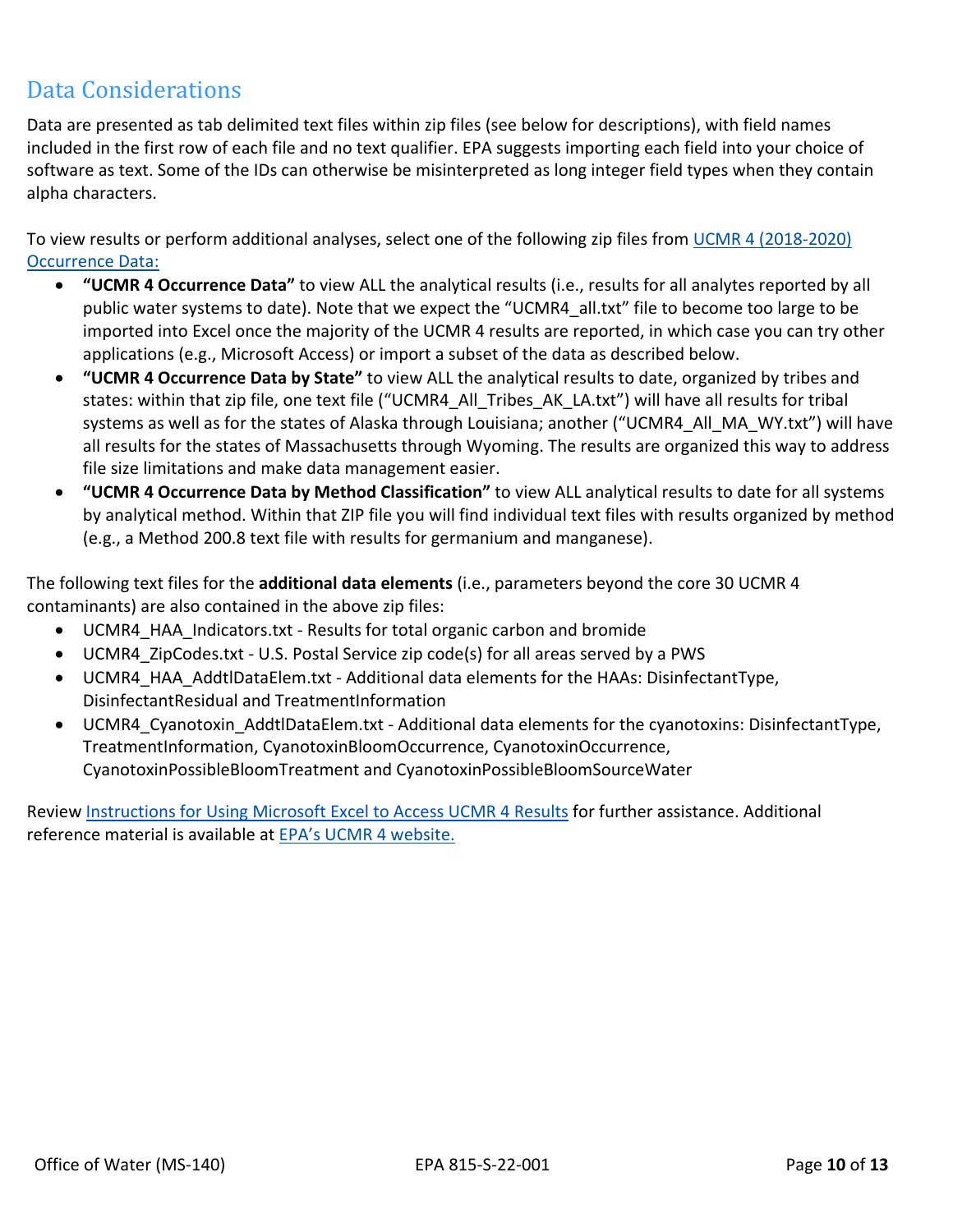### Data Definitions for Text Files: UCMR4\_ALL.txt, UCMR4\_All\_Tribes\_AK\_LA.txt, UCMR4\_All\_MA\_WY.txt, UCMR4\_*MethodNumber*.txt and UCMR4\_HAA\_Indicators

| <b>Field Name</b>           | <b>Definition</b>                                                                                                                                                                                                                                                                                                                                                                                                                                                                                                                                                                                                                                           |
|-----------------------------|-------------------------------------------------------------------------------------------------------------------------------------------------------------------------------------------------------------------------------------------------------------------------------------------------------------------------------------------------------------------------------------------------------------------------------------------------------------------------------------------------------------------------------------------------------------------------------------------------------------------------------------------------------------|
| <b>PWSID</b>                | Public Water System Identification. The code used to identify each PWS. The code begins with the standard 2-character postal State                                                                                                                                                                                                                                                                                                                                                                                                                                                                                                                          |
|                             | abbreviation or Region code; the remaining 7 numbers are unique to each PWS in the State                                                                                                                                                                                                                                                                                                                                                                                                                                                                                                                                                                    |
| PWSName                     | Name of the Public Water System (PWS)                                                                                                                                                                                                                                                                                                                                                                                                                                                                                                                                                                                                                       |
| Size                        | Size category of the PWS for UCMR, based on retail population as indicated by the Safe Drinking Water Information System (Federal)<br>(SDWIS/FED) as of December 31, 2015: S (≤ 10,000), L (> 10,000)                                                                                                                                                                                                                                                                                                                                                                                                                                                       |
| FacilityID                  | Public Water System Facility Identification. The 5-digit number for each applicable facility associated with water treatment or delivery                                                                                                                                                                                                                                                                                                                                                                                                                                                                                                                    |
| FacilityName                | Name of the facility at the PWS                                                                                                                                                                                                                                                                                                                                                                                                                                                                                                                                                                                                                             |
| FacilityWaterType           | Source of water at the facility: SW (surface water), GW (ground water), GU (ground water under the direct influence of surface water), MX<br>(Any combination of: SW, GW and GU)                                                                                                                                                                                                                                                                                                                                                                                                                                                                            |
| SamplePointID               | Identification code for each sample point location in the PWS                                                                                                                                                                                                                                                                                                                                                                                                                                                                                                                                                                                               |
| SamplePointName             | Name of the sample point for every sample point ID at a PWS                                                                                                                                                                                                                                                                                                                                                                                                                                                                                                                                                                                                 |
| SamplePointType             | Sampling Point Type Code: EP (entry point to the distribution system), DS (distribution system), SR (source water - untreated water)                                                                                                                                                                                                                                                                                                                                                                                                                                                                                                                        |
| AssociatedFacilityID        | Null for UCMR 4, the facility ID of the associated DS location                                                                                                                                                                                                                                                                                                                                                                                                                                                                                                                                                                                              |
| AssociatedSamplePointID     | Null for UCMR 4, the sample point ID of the associated DS location                                                                                                                                                                                                                                                                                                                                                                                                                                                                                                                                                                                          |
| CollectionDate              | Date of sample collection (month, day, year)                                                                                                                                                                                                                                                                                                                                                                                                                                                                                                                                                                                                                |
| SampleID                    | Identification code for each sample, as defined by the laboratory                                                                                                                                                                                                                                                                                                                                                                                                                                                                                                                                                                                           |
| Contaminant                 | The UCMR 4 contaminant being analyzed                                                                                                                                                                                                                                                                                                                                                                                                                                                                                                                                                                                                                       |
| <b>MRL</b>                  | Minimum Reporting Level defined by UCMR 4 in µg/L for the contaminants                                                                                                                                                                                                                                                                                                                                                                                                                                                                                                                                                                                      |
| <b>Units</b>                | $\mu$ g/L                                                                                                                                                                                                                                                                                                                                                                                                                                                                                                                                                                                                                                                   |
| MethodID                    | Identification code of the analytical method                                                                                                                                                                                                                                                                                                                                                                                                                                                                                                                                                                                                                |
| AnalyticalResultsSign       | Less than $\left\langle \cdot\right\rangle$ the minimum reporting level (MRL) or equal to $\left( =\right)$ a numeric value at or above the MRL                                                                                                                                                                                                                                                                                                                                                                                                                                                                                                             |
| AnalyticalResultValue(µg/L) | Numeric value of the analytical result in µg/L for the contaminants, null values represent less than MRL                                                                                                                                                                                                                                                                                                                                                                                                                                                                                                                                                    |
| SampleEventCode             | Identification code for each sample event: SEC1, SEC2, SEC3, SEC4, SEC5, SEC6, SEC7 and SEC8 for cyanotoxins for SW and GU sources<br>only; SEA1, SEA2, SEA3 and SEA4 for the metals, pesticides, alcohols and SVOCs where "SEA1" and "SEA2" represent the first and second<br>sampling period for all water types and "SEA3" and "SEA4" represent the third and fourth sampling period for SW and GU sources only;<br>SEH1, SEH2, SEH3 and SEH4 for the HAAs where "SEH1" and "SEH2" represent the first and second sampling period for all water types and<br>"SEH3" and "SEH4" represent the third and fourth sampling period for SW and GU sources only |
| MonitoringRequirement       | AM (Assessment Monitoring)                                                                                                                                                                                                                                                                                                                                                                                                                                                                                                                                                                                                                                  |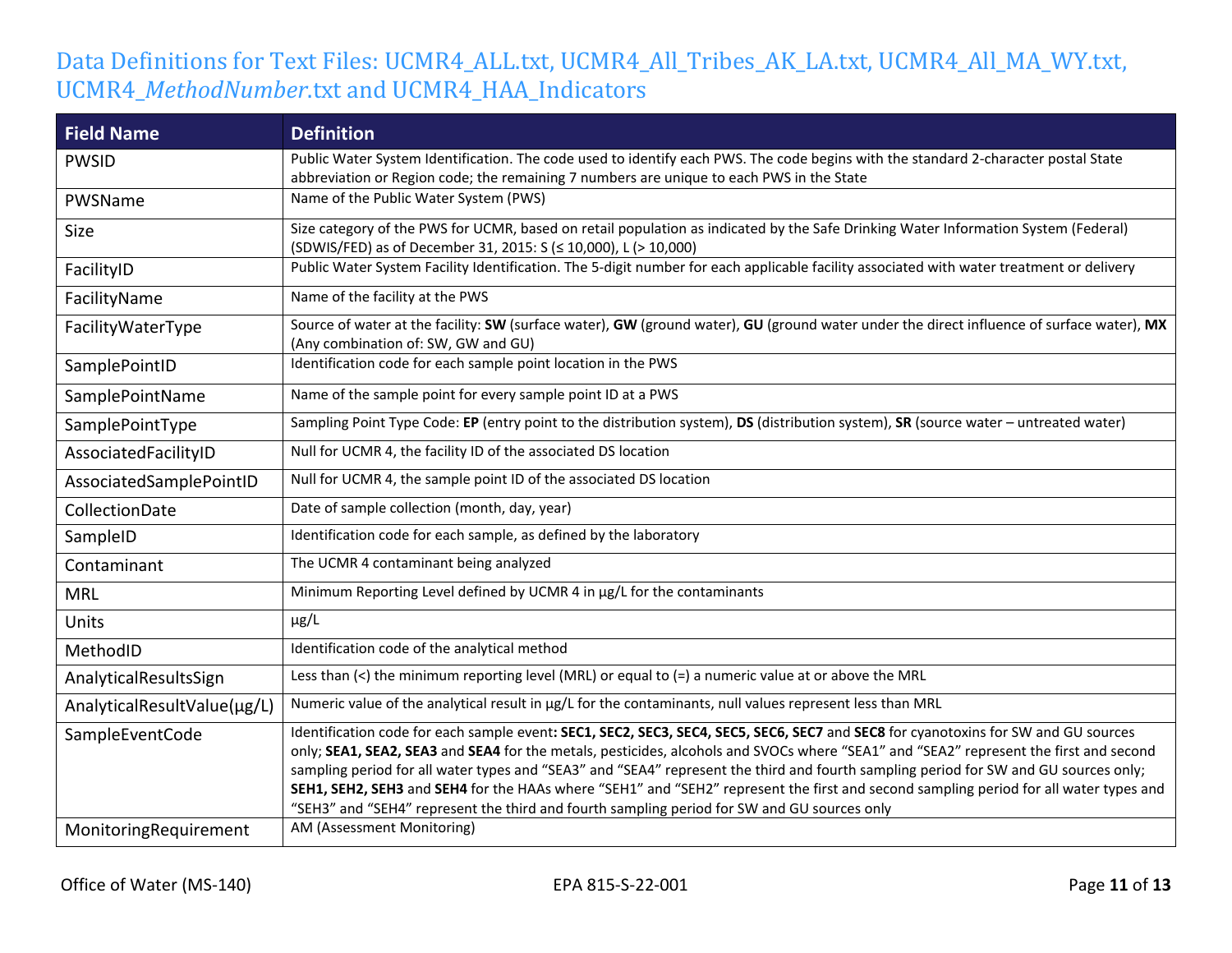| <b>Field Name</b> | <b>Definition</b>                                                                                                                                                                                                                                                                                                                                                                                         |
|-------------------|-----------------------------------------------------------------------------------------------------------------------------------------------------------------------------------------------------------------------------------------------------------------------------------------------------------------------------------------------------------------------------------------------------------|
| Region            | EPA Region (States): 1 (CT, ME, MA, NH, RI, VT), 2 (NJ, NY, PR (Puerto Rico), VI (Virgin Islands)), 3 (DE, DC, MD, PA, VA, WV), 4 (AL, FL, GA,<br>KY, MS, NC, SC, TN), 5 (IL, IN, MI, MN, OH, WI), 6 (AR, LA, NM, OK, TX), 7 (IA, KS, MO, NE), 8 (CO, MT, ND, SD, UT, WY), 9 (AZ, CA, HI, NV, AS<br>(American Samoa), GU (Guam), MP (Northern Marianas Islands), NN (Navajo Nation)), 10 (AK, ID, OR, WA) |
| State             | State abbreviation; Tribal PWSs without primacy are attributed to an EPA Region (01, 02, 03, 04, 05, 06, 07, 08, 09, 10)                                                                                                                                                                                                                                                                                  |
| UCMR1SampleType   | Null for UCMR 4                                                                                                                                                                                                                                                                                                                                                                                           |

## Additional Data Definitions for Text File: UCMR4\_ZipCodes

| <b>Field Name</b> | <b>Definition</b>                                                                                           |
|-------------------|-------------------------------------------------------------------------------------------------------------|
| <b>ZIPCODE</b>    | U.S. Postal Service zip code(s) for all areas being served water by a PWS. This data is entered by the PWS. |

### Additional Data Definitions for Text File: UCMR4\_HAA\_AddtlDataElem

| <b>Field Name:</b><br><b>AdditionalDataElement</b> | <b>Field Name: Response</b>                                                                                                                                                                                                                                                                                                                                                                                                                                                                                                                                                                                                                                                                                                                                                                                                                                                                                                                                                                                                                                                                                                                                                                                                                                                                                  |
|----------------------------------------------------|--------------------------------------------------------------------------------------------------------------------------------------------------------------------------------------------------------------------------------------------------------------------------------------------------------------------------------------------------------------------------------------------------------------------------------------------------------------------------------------------------------------------------------------------------------------------------------------------------------------------------------------------------------------------------------------------------------------------------------------------------------------------------------------------------------------------------------------------------------------------------------------------------------------------------------------------------------------------------------------------------------------------------------------------------------------------------------------------------------------------------------------------------------------------------------------------------------------------------------------------------------------------------------------------------------------|
| DisinfectantType                                   | All of the disinfectants/oxidants that have been added prior to the entry point to the distribution system. Please<br>select all that apply. PEMB = Permanganate, HPXB = Hydrogen peroxide, CLGA = Gaseous chlorine, CLOF = Offsite<br>Generated Hypochlorite (stored as a liquid form), CLON = Onsite Generated Hypochlorite, CAGC = Chloramine<br>(formed with gaseous chlorine), CAOF = Chloramine (formed with offsite hypochlorite), CAON = Chloramine<br>(formed with onsite hypochlorite), CLDB = Chlorine dioxide, OZON = Ozone, ULVL = Ultraviolet light, OTHD =<br>Other types of disinfectant/oxidant, NODU = No disinfectant/oxidant used                                                                                                                                                                                                                                                                                                                                                                                                                                                                                                                                                                                                                                                        |
| DisinfectantResidual                               | Disinfectant residual type in the distribution system for each HAA sample.<br>CL2 = Chlorine (i.e., originating from addition of free chlorine only), CLO2 = Chlorine dioxide, CLM = Chloramines<br>(originating from the addition of chlorine and ammonia or pre-formed chloramines), CAC = Chlorine and<br>chloramines (if being mixed from chlorinated and chloraminated water), NOD = No disinfectant residual                                                                                                                                                                                                                                                                                                                                                                                                                                                                                                                                                                                                                                                                                                                                                                                                                                                                                           |
| TreatmentInformation                               | Treatment information associated with the sample point. Please select all that apply.<br>$CON = Conventional (non-softening, consisting of at least coagulation/sedimentation basins and filtration), INF =$<br>In-line filtration, DFL = Direct filtration, SFN = Softening, SSF = Slow sand filtration, GAC = Granular activated<br>carbon adsorption (not part of filters in CON, SFN, INF, DFL, or SSF), POB = Pre-oxidation with chlorine (applied<br>before coagulation for CON or SFN plants or before filtration for other filtration plants), RBF = River bank<br>filtration, PSD = Pre-sedimentation, BIO = Biological filtration (operated with an intention of maintaining<br>biological activity within filter), UTR = Unfiltered treatment for surface water source, GWD = Groundwater<br>system with disinfection only, $PAC =$ Application of powder activated carbon, $AIR = Air$ stripping (packed towers,<br>diffused gas contactors), MFL = Membrane filtration, IEX = Ionic exchange, DAF = Dissolved air floatation, CWL =<br>Clearwell/finished water storage without aeration, CWA = Clearwell/finished water storage with aeration, ADS =<br>Aeration in distribution system (localized treatment), OTH = Other types of treatment, NTU = No treatment used,<br>$DKN = Do$ not know |